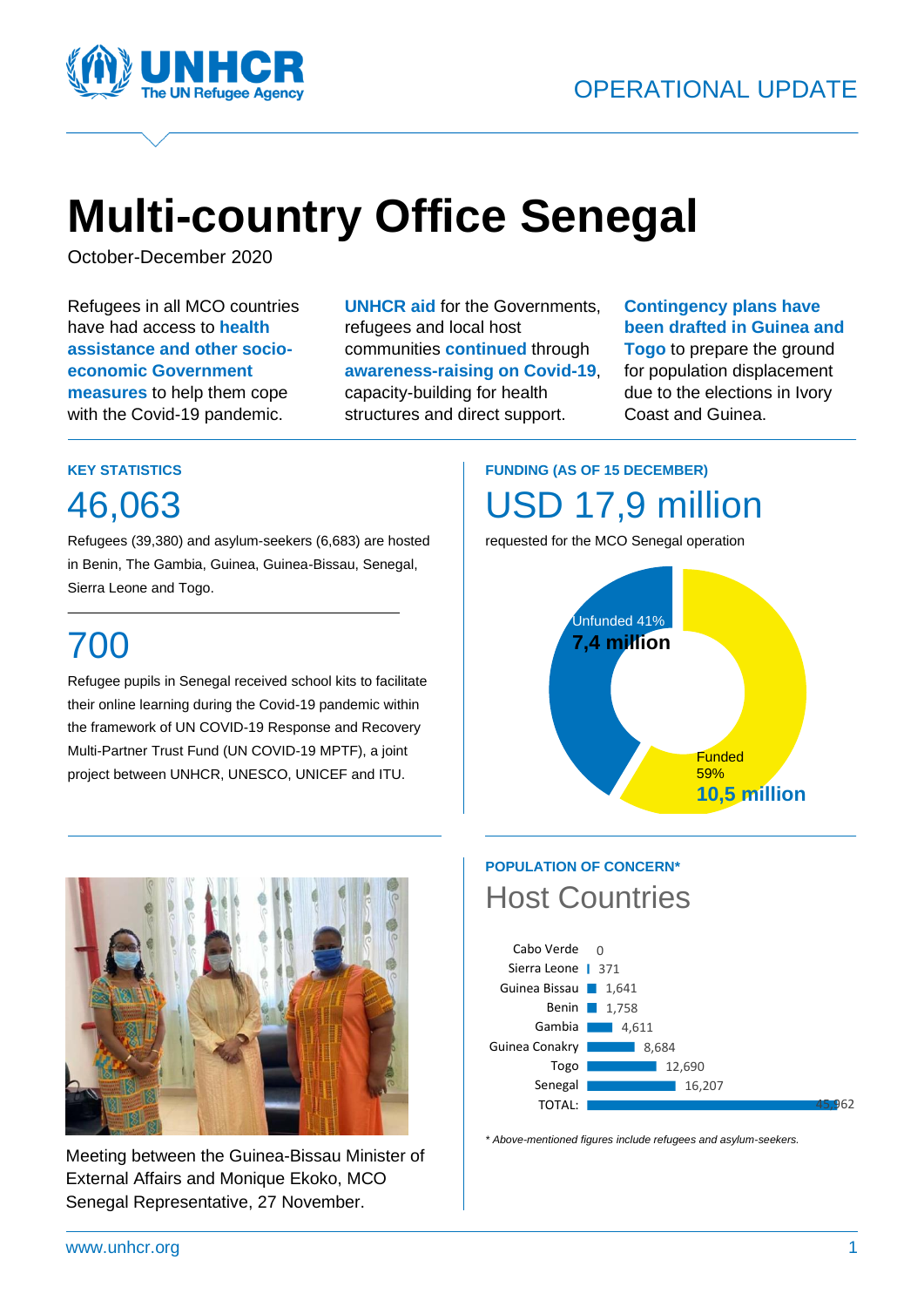

## Operational Context

- Against the backdrop of presidential elections in **Guinea** on 18 October, UNHCR was appointed as the Lead of the Protection Sector to ensure that the contingency plan was operational before the elections. Eventually, no major incidents were noted, and no population displacement took place.
- On 27 November, Monique Ekoko, MCO Senegal Representative visited Guinea **Bissau** and met with the President of the Republic, the Minister of Foreign Affairs, the Minister of Interior, and held meetings with the UN Resident Coordinator, Guinea Bissau UNHCR Staff, the partners: CNRD and Manitese, and the DAFI Students. During the high-level discussions, Monique Ekoko requested to conduct a nationwide census to complete the naturalization process of refugees in Guinea-Bissau. The President of the Republic, Umaro Sissoco Embaló, pledged his support to this initiative. While the last census of refugees in Guinea-Bissau was carried out exclusively in the Cacheu region in the north of the country, the authorities estimate that many refugees are also present in other regions. The new census aims to cover all regions of the country to complete the process of naturalization of refugees.



*Sensitizing caravan within the #IBelong campaign against statelessness in Dakar, Senegal, 6 November.*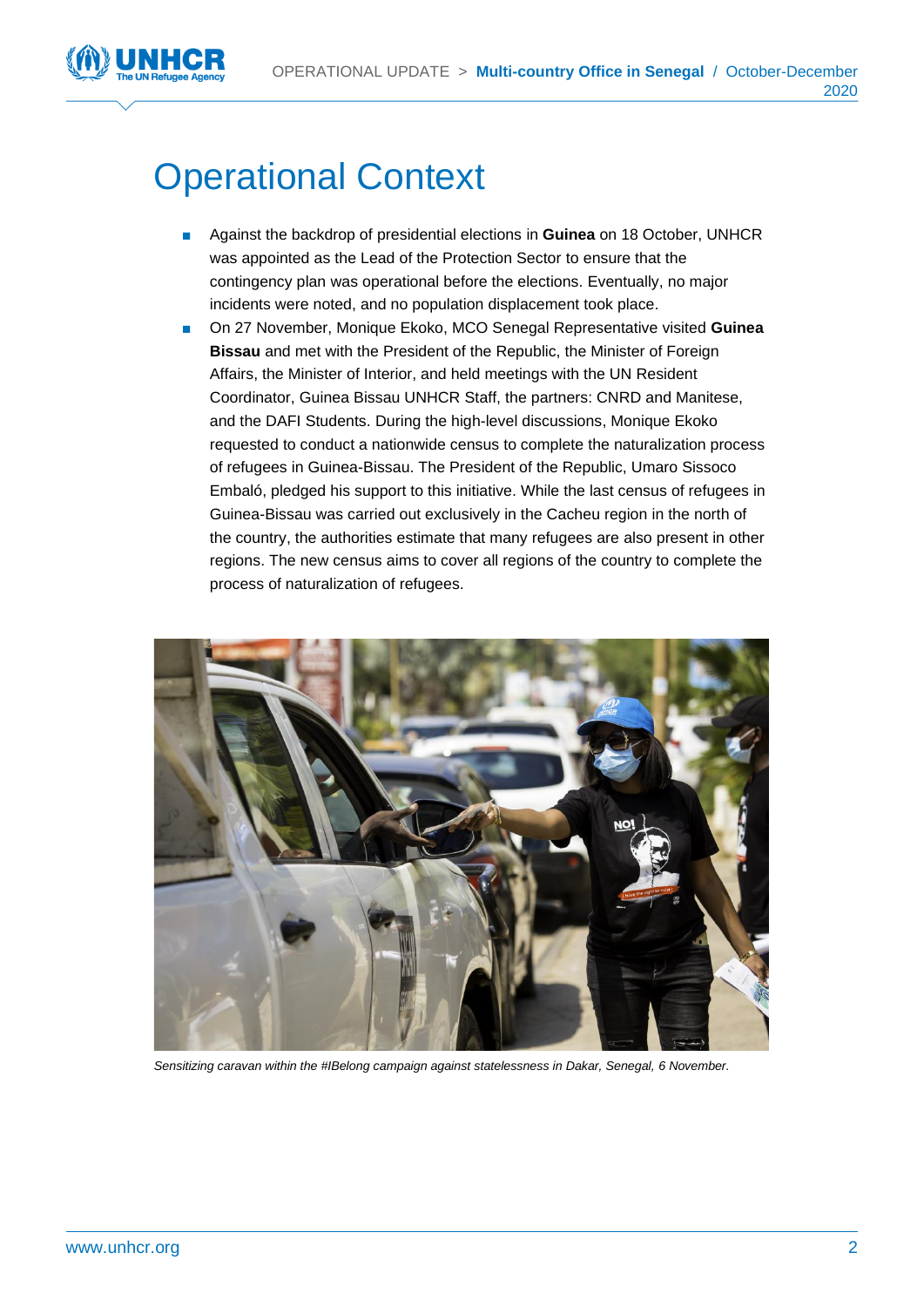

#### **Achievements**



- On 31 October, Cote d'Ivoire held its presidential election against the backdrop of violence before, during, and after the voting. On 3 November, the Independent Electoral Commission declared incumbent President Alassane Ouattara the winner with 94.27% of the votes and a 53.9% participation rate. The Ivorian refugees, who began fleeing in small numbers since September, stated that they feared the escalation of electoral violence. In this context, UNHCR has drafted and approved contingency plans in the countries neighbouring Cote d'Ivoire, including **Guinea and Togo**.
- In Togo, the number of arrivals reached 35 Ivorians, all of whom were received by the National Commission for Assistance to Refugees (CNAR), UNHCR's government partner. UNHCR drafted a contingency plan, bringing together a variety of stakeholders, such as national authorities (Ministries of Territorial Administration, Security, Social Action), United Nations Agencies (UNAIDS, WFP, UNDP, UNFPA, UNICEF), and civil society organizations (CNDH, ATBEF).
- **In Guinea**, some 380 individuals from more than 125 households have arrived to the districts of Lola and Conakry, all of whom have been residing within the host communities. In line with the contingency plan, UNHCR stepped up its border monitoring activities and established a network between local authorities and communities equipped with phones to alert UNHCR in case of any influx. UNHCR requested the authorities to open a humanitarian corridor and presented its contingency plan to the UNCT.



- On 22 October in **Guinea**, UNHCR donated health kits for the Prefectural Directorate of Health in the city of Macenta, which hosts the refugee camp. The donation consisted of thermometers, hydroalcoholic gel, hand washing devices, surgical masks, gloves, protective clothing, soap, and bleach. The Nzérékoré Regional Hospital received a similar donation.
- In **Senegal** during the month of October, the distribution of food as part of the Government's social resilience measures against COVID-19 reached refugees living in Woudourou, Aly woury and Ndioum. Each family received 100kg of rice, 10 liters of oil, 18 pieces of soap, and 10 kg of pasta.
- In October, UNHCR partners in **The Gambia**, GAFNA and GCR, conducted monitoring of refugees' settlement rural areas to assess the protection environment and to reaffirm the dangers of COVID-19 as well as remind of measures put in place to contain its spread.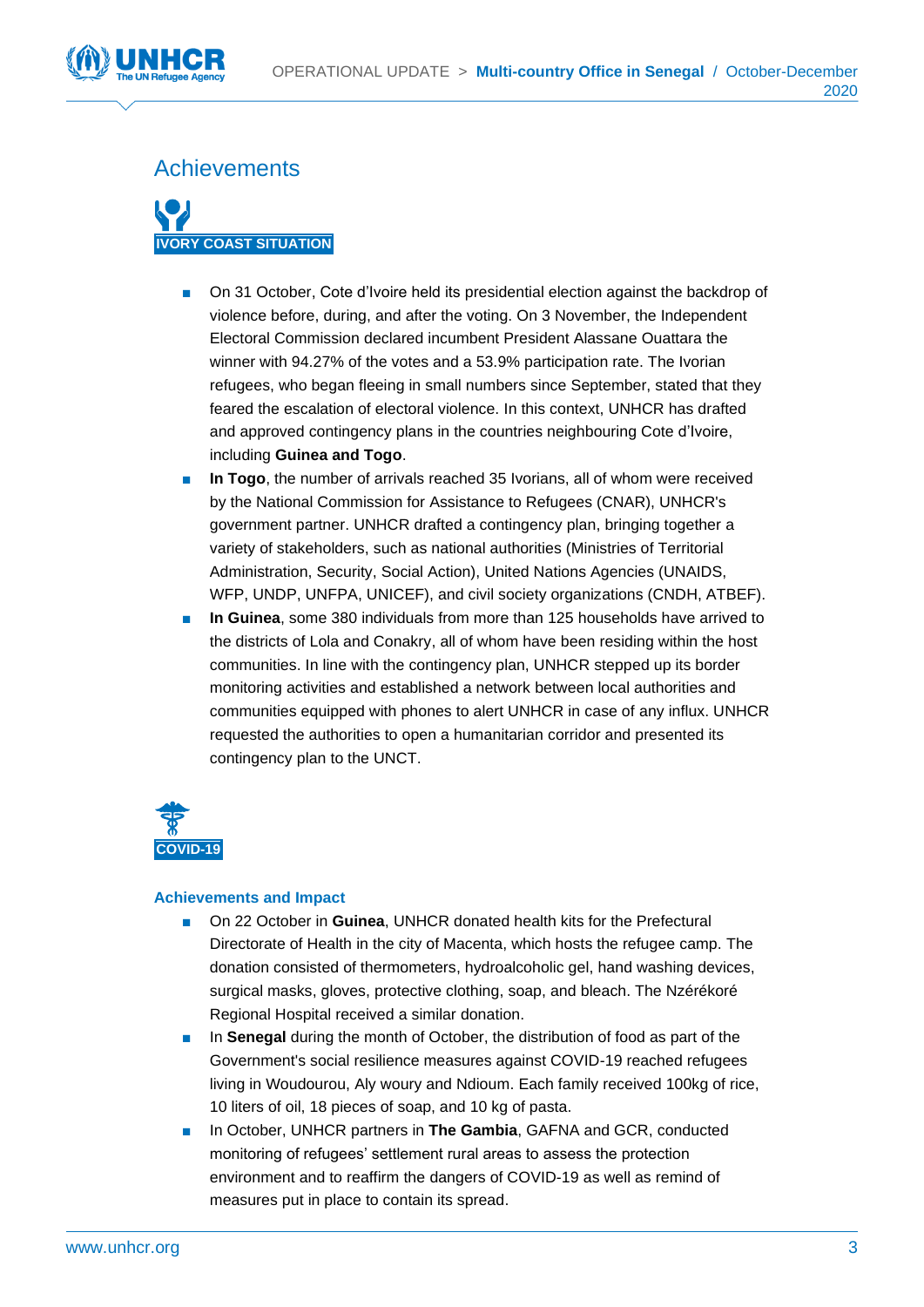

- In **The Gambia**, as part of the Back to School project, between 17-20 November, UNHCR partner, The Gambia food and Nutrition Association (GAFNA), implemented a training on COVID-19 that targeted schools and community representatives from upper and senior secondary schools. A renowned Gambian Comedy Team 'Kitabu D' delivered a training for 24 participants.
- In **Guinea**, a series of trainings was organized in November by the partner of UNHCR, the Organization for Integrated Community Development of Guinea (ODIC). As part of building the capacities of health structures in the city of Nzérékoré, training sessions took place: on 2-4 November for 20 health workers; on 5-6 November for 15 health workers; on 9-10 November for 20 people. In addition, in November UNHCR and partners organized 5 awareness-raising sessions on COVID-19 in the camp for 67 people between 15 and 60 years old, including 34 women.
- In **Senegal**, as part of the United Nations COVID-19 Response and Recovery Multi-Partner Trust Fund in Senegal (UN Covid-19 MPTF), from 12 to 23 November, 18 radio broadcasts were organized in the departments of Matam, Kanel, Bakel, Ranérou, Dagana, and Podor, to raise awareness among refugee students, parents and educational staff, including the host populations, on compliance with barrier measures against Covid-19.
- In **Togo** in November, within the framework of the fight against drug consumption in the Avépozo camp, the total number of PoCs assisted with psychological counseling reached 99 beneficiaries. In addition, during the reporting period, the total number of refugees assisted with medications due to Covid-19 comorbidities grew to 128 refugees.
- In **Guinea-Bissau**, on 9-13 November UNHCR organized in S. Domingos a sensitization session for 100 teachers and 100 parents on Covid-19 prevention. In addition, between 25 November and 4 December, UNHCR and Manitese delivered in-kind support to 40 villages in the Cacheu Region in terms of basic needs' products and hygienic items, as well as sensitization posters on COVID-19.
- During the reporting period in Togo, UNHCR's partner, the Green Village Foundation (GVF), organized awareness-raising sessions on survival sex during the COVID-19 pandemic and the prevention of HIV / AIDS. In addition, within the framework of the fight against drug consumption in the Avépozo camp, UNHCR and partners assisted 125 refugees with psychological counseling. 20 anti-drug peer educators have been trained on awareness raising against drug consumption in the Avépozo camp.
- In December, GAFNA in **The Gambia** has disbursed the second phase of CBI for 57 vulnerable rural and urban refugees within the framework of the COVID -19 response. On 31 December, GAFNA also launched the Manual for Community Engagement on Emergencies as part of COVID -19 Response. Copies of the manual were distributed among the event's participants and partner institutions.
- In **Guinea**, at the end of December UNHCR donated an ambulance to the health authorities of the city of Nzérékoré.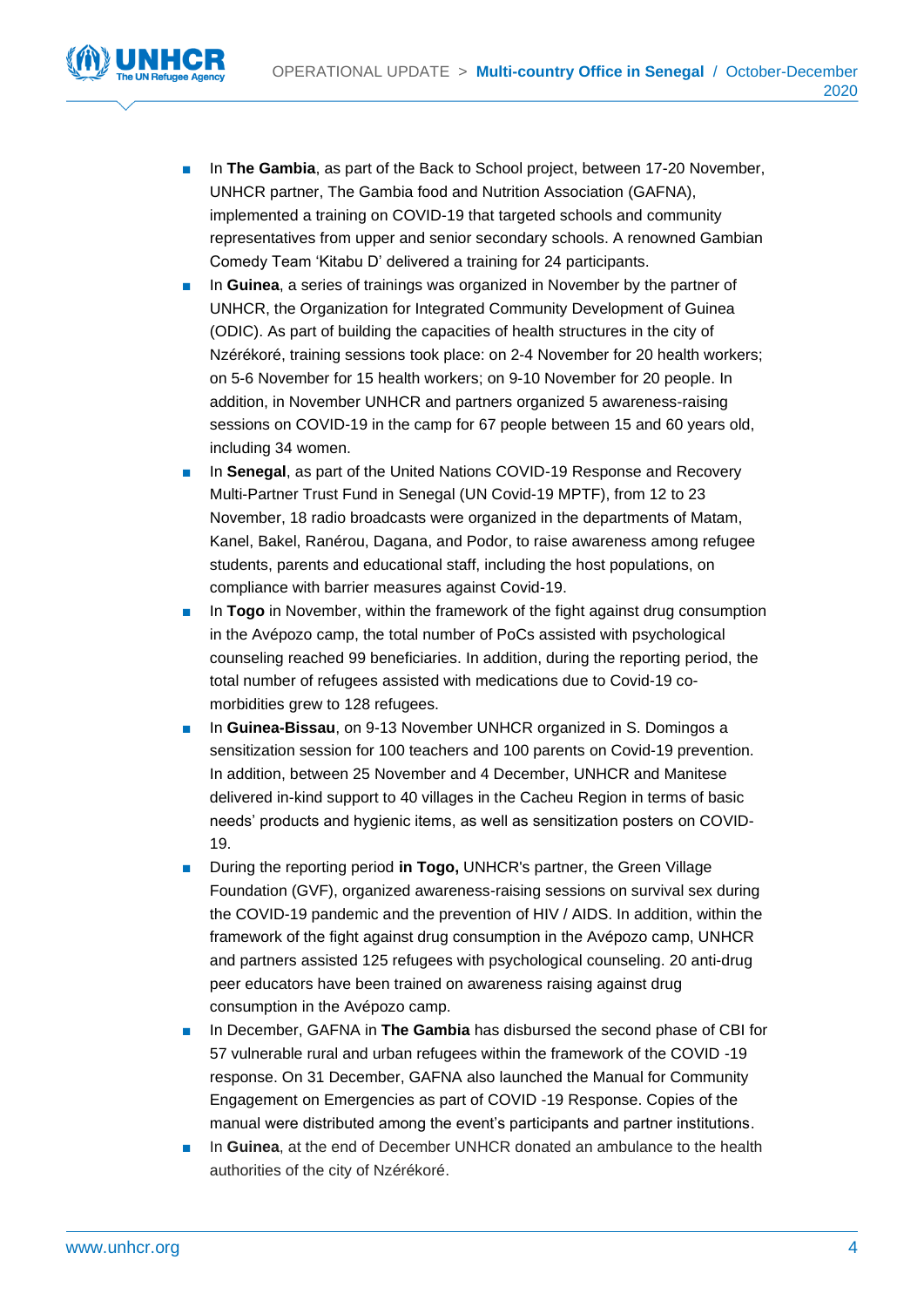



- In **Benin**, UNHCR partners participated on 20-24 October in a meeting aiming to draft the legal framework on the status of refugees and stateless persons. In addition, on 22 October, UNHCR partners participated in the awareness-raising training on the asylum application procedures in Benin organized by Amnesty International in collaboration with the CNR.
- On 16-17 November, UNHCR **in Guinea-Bissau** carried out a refreshment training on child protection. Participants included the Magistrates, journalists, civil society, the UNHCR partner Manitese, and other stakeholders.
- With the upsurge in irregular migration **in Senegal**, UNHCR met on 20 November with the General Directorate of Support to Senegalese Abroad aiming to reaffirm UNHCR's commitment to assist the Government, strengthen cooperation and communication in the context of identification and referral of people likely to fall under UNHCR's mandate. Among the series of irregular departures was a canoe that exploded on 23 October sailing in the direction of the Canary Islands. Out of 200 people carried by the boat, 51 people were rescued and taken to the naval base according to the Senegalese army. More than a hundred people have disappeared.
- In Togo, on 10-12 November UNHCR organized a training workshop on refugee status determination (RSD) for the members of the Appeals Commission (CR), new members of the National Commission for Refugees (CNR) as well as new eligibility officers of the National Commission for Assistance to Refugees (CNAR). Providing legal assistance to asylum seekers appealing the decision and providing interpretation services were among participants' recommendations.
- In **Togo**, after 3 minors were reported missing in the Avepozo camp and found at the Benin-Niger border, UNHCR assisted them to bring them back to their families, making sure they can continue their education. Two psychologists provided psychological support for 16 refugees.



- In the Bafata Region in **Guinea-Bissau**, from 19 to 23 October, UNHCR organized jointly with the Ministry of Justice and UNICEF, a registration of children aged from 0 to 7 at risk of statelessness.
- Between 19-20 and 21-22 October, UNHCR held two workshops on statelessness in Bissau, **Guinea-Bissau**, for a total of 60 participants from notaries offices, the Justice Ministry, the Interior Ministry (Direction of Migration and CNRD), the UNHCR partner Manitese, civil society organisations, and journalists. In addition, in October-November, UNHCR in collaboration with UNICEF organized in the Islands a registration exercise for children aged between 0 and 7 at risk of statelessness. In the Region of Bafata, 1449 children were registered.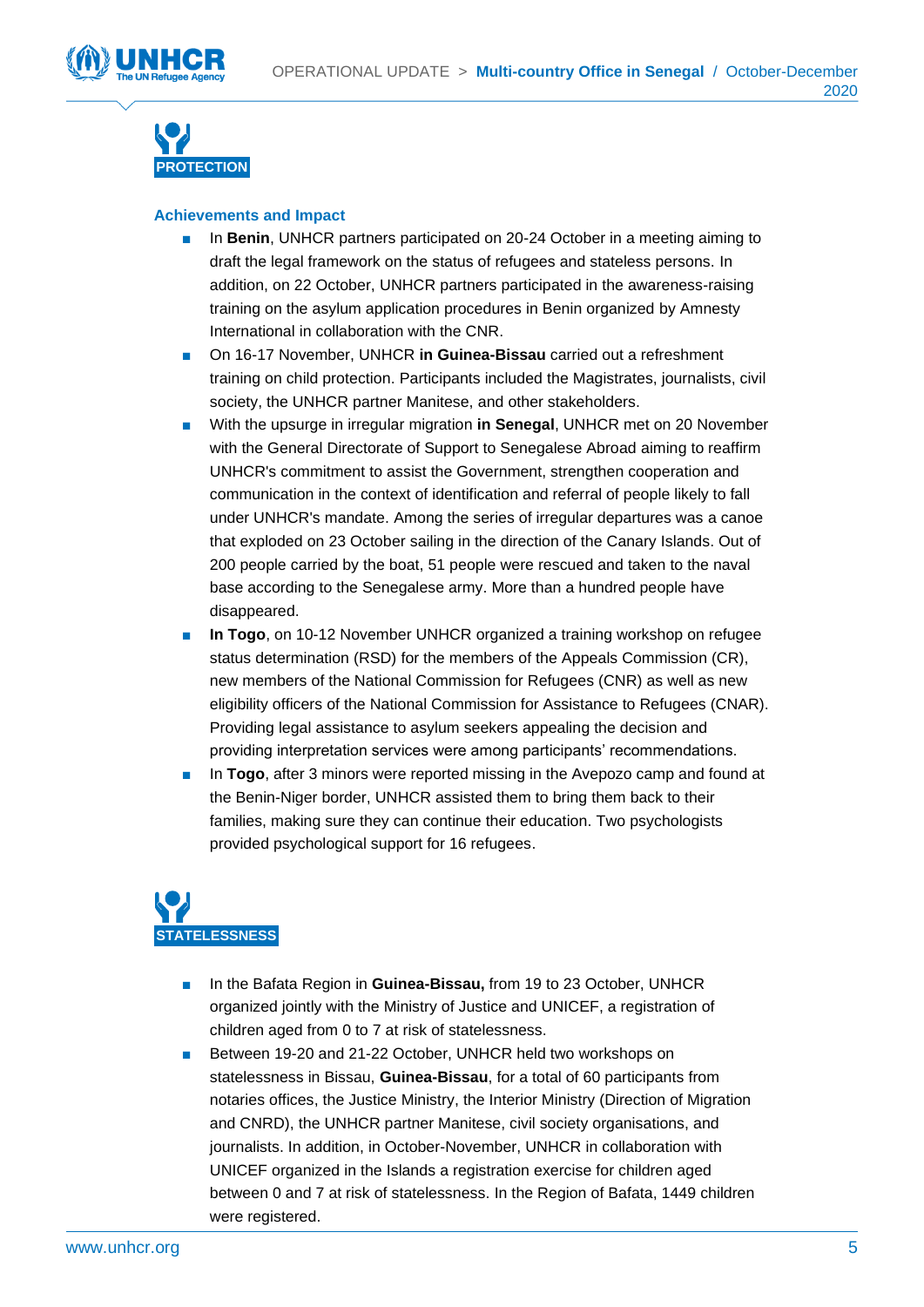

- **In Guinea-Bissau, to celebrate the #Ibelong campaign, on 6 November UNHCR** participated in a TV debate about statelessness together with the focal point on statelessness from the Ministry of Justice and a UNHCR expert on statelessness.
- In Senegal, within the framework of the #Ibelong campaign, UNHCR in collaboration with the Ministry of Justice and its partner, the National Committee for the Management of Returnees and Displaced Persons (CNRRPD), as well as the civil society organizations, organized two activities, namely on 4 November a caravan in Dakar with artists of the group Bidew Bou Bess, aiming to engage the general public for the fight against statelessness. In addition, on 6 November, a webinar was organized under the theme "Raising awareness of the commitments made by states to eradicate statelessness by 2024". The webinar saw the participation of about 50 representatives of the Government, United nations Agencies, Journalists, civil society organizations, refugees and others.
- **In Togo**, as part of the celebration of the 6th anniversary of the #Ibelong campaign, UNHCR organized a series of activities including a poetry competition and a conference debate. Taking place on 5 November, under the theme: "2024, a world without stateless persons", the conference helped to raise awareness among the participants, who included Togolese authorities, members of civil society, university professors and the members of the National Commission for the fight against statelessness. Through video clips broadcasted via social media, Togolese well-known personalities, civil society, and United Nations Agencies supported the campaign and helped raise awareness on statelessness.
- In Senegal, from 12 to 20 November, UNHCR partner the African Office for Development and Cooperation (OFADEC) organized in Kanel, Bakel, Orkadiere, Matam, Golaya, Ndioum, and the Richard-Toll valley, 7 sensitization radio programs on statelessness and how to fight against statelessness. In addition, 7 focus groups were organized with civil status officers, community relays, teachers, heads of refugee sites, village / district heads in Fanaye, Golaya Ourossogui, Kanel, Orkadiere and Gabou, bringing together around twenty stakeholders for each meeting.
- In **Senegal** in December, 300 cases of refugees born in Senegal without a birth certificate were collected and transmitted to the authorities. While due to the COVID-19 context all mobile court hearings are suspended, UNHCR advocated with the President of the Court of Matam to expedite the case.
- In December, the **Sierra Leone** Minister of Internal Affairs signed and adopted the National Action Plan (NAP) on Statelessness. In addition, the statelessness focal point, MCO Senegal, during a mission to Sierra Leone conducted a training on the participatory approach used during assessments. The participants included Parliamentarians, the National Commission for Social Action (NaCSA), CI-SL, Human Right Commission and CSOs on Statelessness.
- On 31 December in **Guinea** has started a TV campaign on the channels of the Radio-Television Guinea (RTG), which for one month will broadcast a TV spot made by UNHCR on birth registration to tackle statelessness during the COVID-19 pandemic.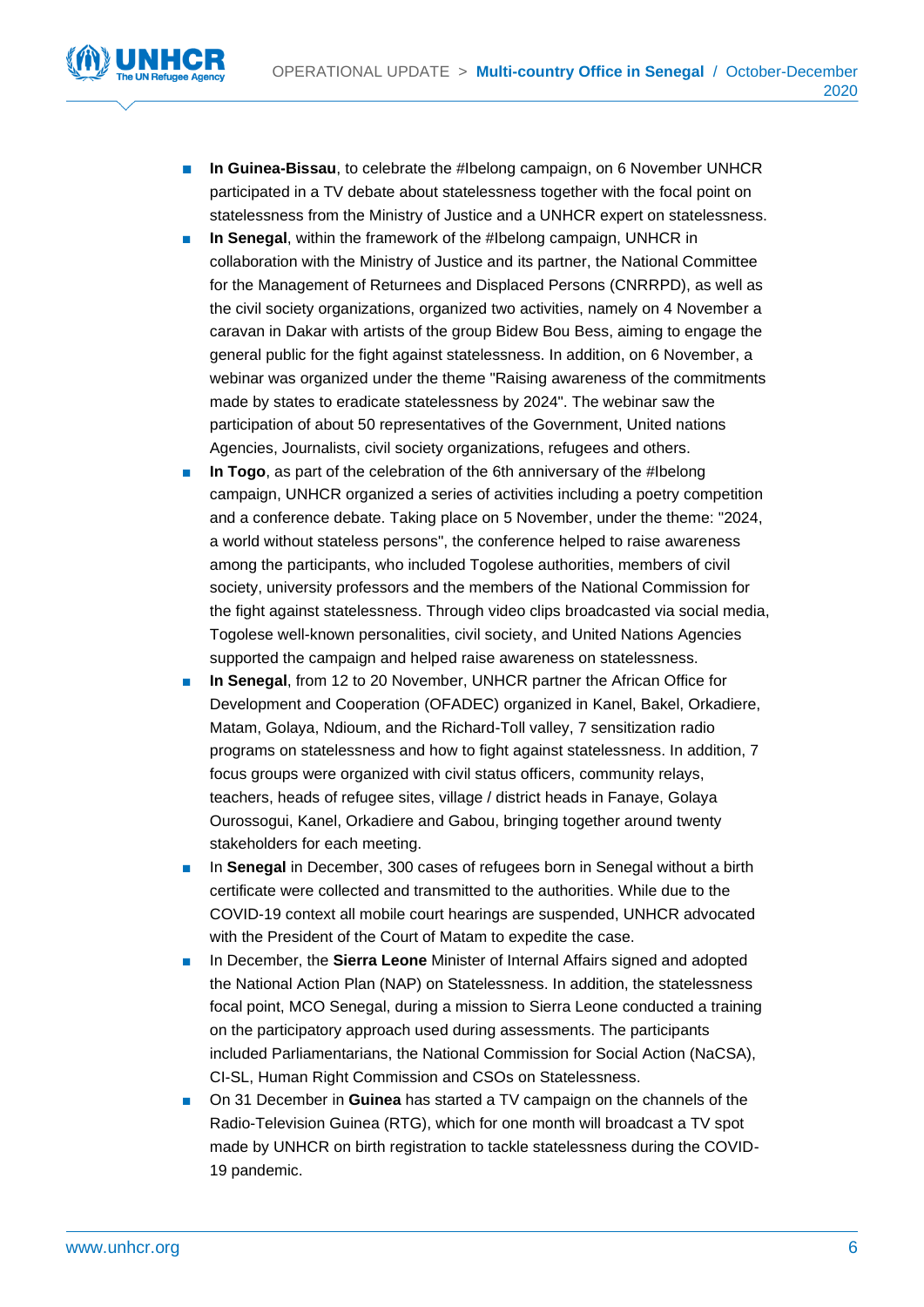





- In October, in **The Gambia**, GAFNA, the UNHCR partner, and the Minister of Basic and Secondary Education launched the back to Senior Secondary School Education project. Its implementation started by providing 120 handwashing buckets accompanied with assorted detergents and by organizing a fumigation of classrooms and schools.
- In **Guinea-Bissau** on 12-14 October, the UNHCR Field Office organized trainings to improve literacy among girls living in São-Domingos and Ingore aiming to create and dynamize girls' clubs for alphabetization and non-formal education.
- The UNHCR **Senegal** Field Office in coordination with the German Embassy, the Ministry of Higher Education, OFADEC, CARITAS and the Refugee Committee held on 19 October the DAFI scholarships committee for the academic year 2020-2021. Based on the results of the 2019-2020 academic year, out of a total of 37 scholarship holders, 7 students were recommended for the renewal of the scholarship, and 13 students left the program after having received their graduation diplomas (license). Another scholarship renewal commission was organized on 27 November, when a total of 95 scholarships comprising vocational training, secondary education and DAFI scholarships for higher education have received a favourable opinion.
- In Guinea-Bissau on 15 October, following an earlier evaluation of the living conditions of certain DAFI students, the UNHCR donated furniture to help two DAFI students living in precarious conditions.
- **In Benin** on 21 November, an awareness session on the COVID-19 pandemic was organized by DAFI students as part of the DAFI CLUB activities.
- In **Guinea-Bissau** on 16-17 November, a training was organized on online education for 40 teachers in S. Domingos. On 19-20 November, a similar training was organized in Bissau, also for 40 teachers.
- In Sierra Leone, within the secondary school education initiative, trainings and payments of cash grants were organized in November for 100 secondary school students, 12 refugee teachers, 15 students' out of school, 40 refugee women. A symbolic ceremony was organized to transfer cash grants to students in the presence of the regional authorities.
- In The Gambia, the DAFI Student Club under the guidance of GAFNA undertook a one-day caravan sensitization tour of four upper and senior secondary schools in rural communities, where the majority of refugee children are enrolled. Activities included talks on the spread and control of COVID-19 and interactive discussions. The aim of the event was to clarify some of the myths around COVID-19 existing in the communities.
- In **The Gambia** in November-December, UNHCR partner, GAFNA, delivered 75 sets of desks and chairs to the Upper and Senior Secondary Schools in rural refugee host communities. In addition, students received 5,000 protective masks.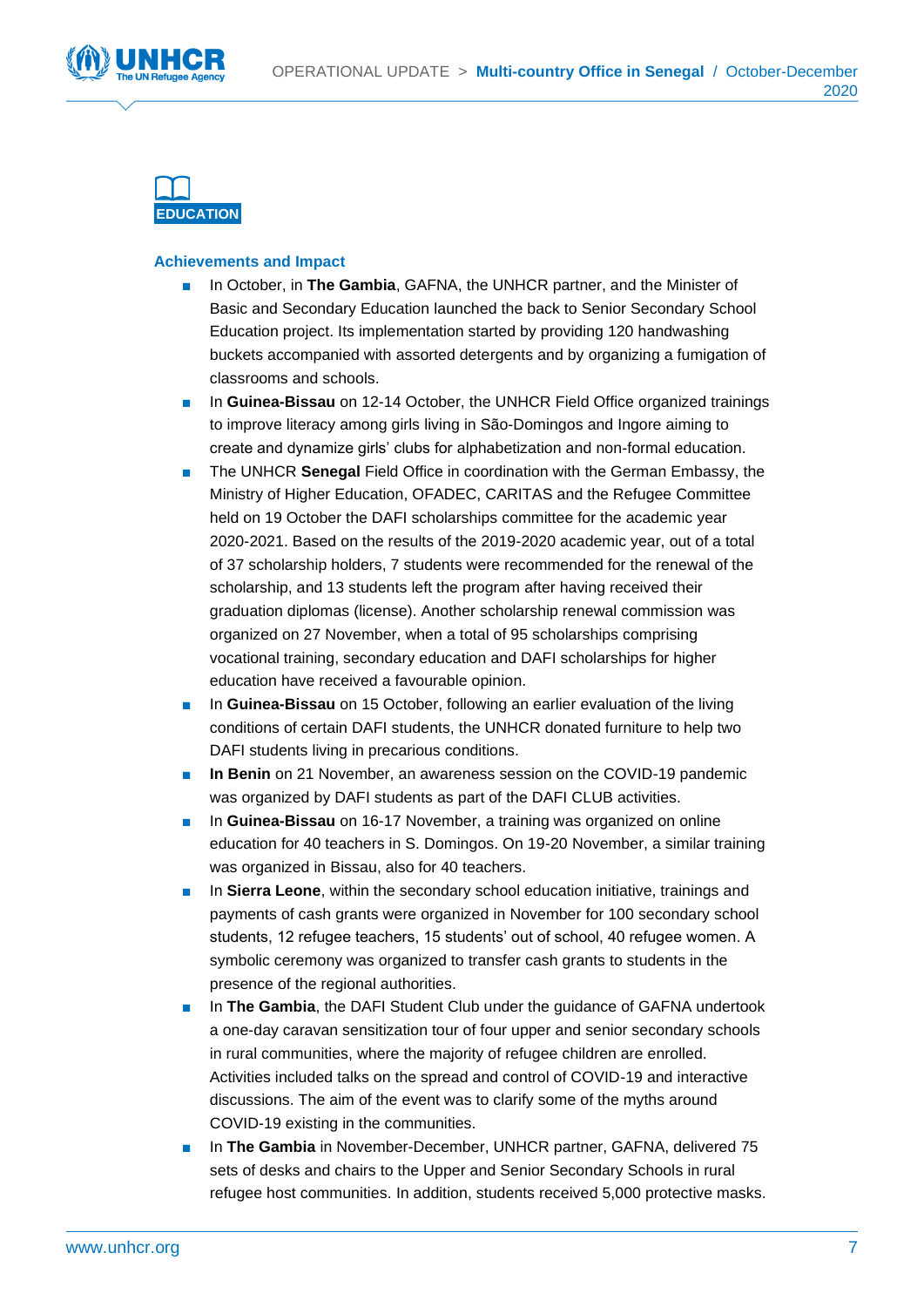

- In **Benin** on 21-23 December, UNHCR partners carried out awareness-raising sessions for nearly 600 students in 10 secondary schools housing refugee students on the response to the COVID-19 pandemic. In addition, on 16 December, 117 refugee students received their school kits.
- In **The Gambia** on 22 December, UNHCR partner, GAFNA delivered and distributed teaching materials comprising dictionaries, maps, posters, sets of boxes, white boards, pens, pencils erasers, exercise books, chalk, crayons, etc. to seven upper and senior secondary schools in Kombo East and the Foni Districts.
- In December in **Senegal**, within the framework of the MPTF project, the UNHCR Field Office Senegal delivered 700 tablets to refugee students in primary and secondary schools in Podor (500) and Dakar (200).

# **HEALTH, WATER AND SANITATION**

#### **Achievements and Impact**

- In **Togo** from 12 to 15 October, UNHCR organized 3 awareness-raising sessions, two in Lomé and one at the Avépozo camp, on the fight against survival sex.
- During November, UNHCR partner In The Gambia the Gambia Food and Nutrition Association (GAFNA), constructed for the Sibanor Upper and Senior Secondary School water facilities, including a borehole with solarized system and community well. In addition, on 18 December, GAFNA distributed 152 handwashing buckets and assorted detergents, 300 sets of cleansing/disinfectant materials, and 5,000 reusable facemasks to 30 schools of all categories in refugee hosts communities. In addition, 120 handwashing buckets with assorted detergents were supplied to six senior secondary schools, where classrooms and other school spaces were fumigated.
- In Guinea-Bissau, on 22 December, 20 refugee families in Bissau received from UNHCR basic needs items and hygienic products.
- In **Guinea**, UNHCR partner, ODIC, distributed cash for 37 families of 211 individuals as part of activities against COVID-19 aiming to start producing soap and face masks by the project beneficiaries.
- In December, in **Guinea,** ODIC distributed CBI for 508 refugee women and girls to help them purchase hygiene kits.



#### **Achievements and Impact**

■ In **Guinea**, the partner of UNHCR, BRISR, carried out in October two awarenessraising sessions in the Kouankan 2 camp and in urban areas of Nzérékoré. Being an area at risk of clashes between communities, these sessions were an opportunity to encourage participants in peaceful living together. In addition, a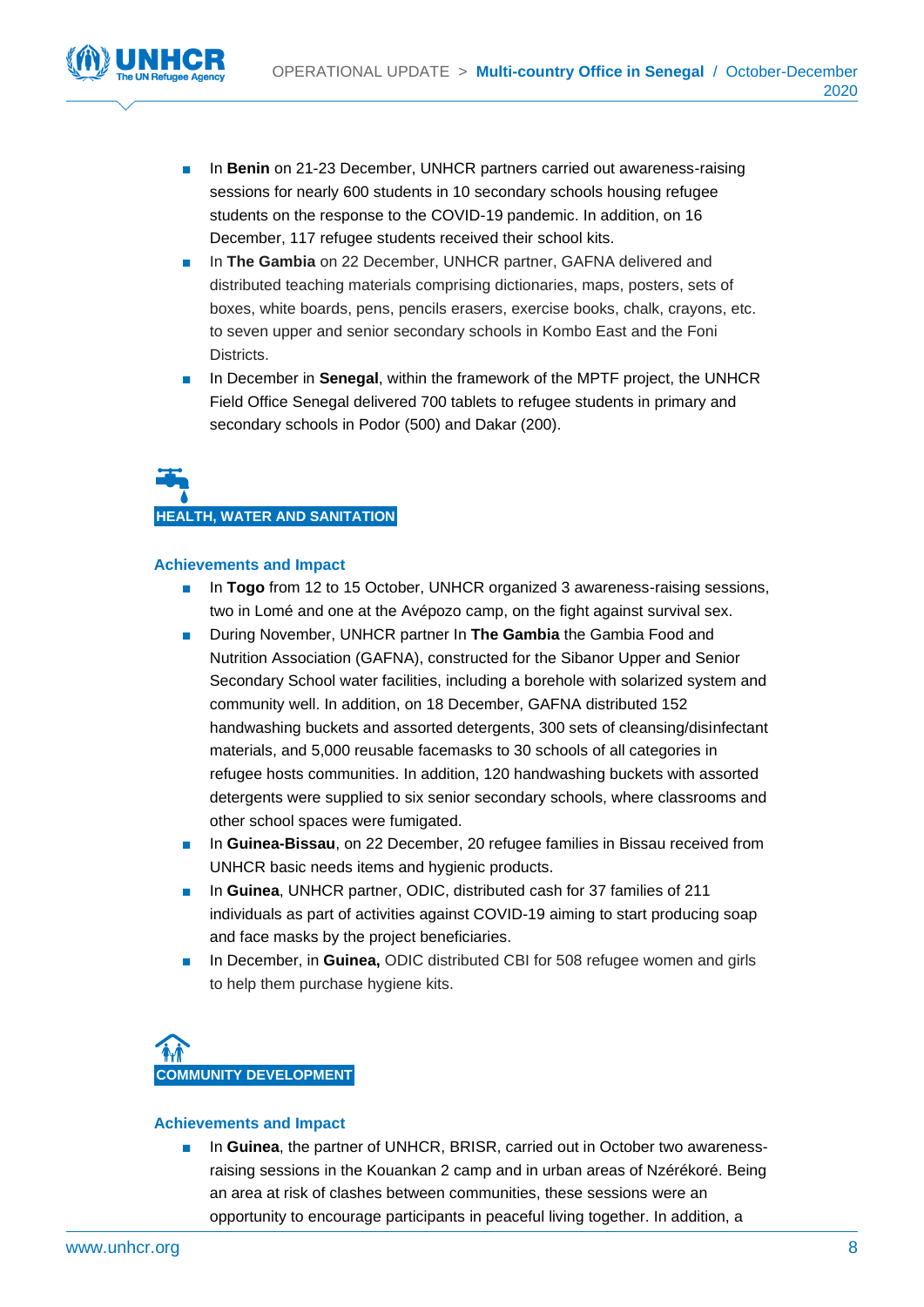



meeting was organized with the prefectural authorities to seek their help to promote peaceful coexistence between the communities.

- In the second semester of 2020, UNHCR has supported the Government of **Guinea-Bissau** by funding the construction of two office buildings, one in Ingore (Sector Court House) and another one in Sao Domingos (Integrated Security Office), in addition to constructing a primary school for some 60 children in the village of Djobel in the Cacheu Region.
- Also in **Guinea-Bissau** in October, UNHCR delivered equipment for two secondary schools in Sao Domingos. The donation included computers, printers, headsets, furniture materials, one-year internet subscription, and solar panels. Teachers and education technicians benefitted from trainings on distancelearning. On 26-30 October, UNHCR sensitized some 400 students on Covid-19 in total from both schools.



**COMMUNITY EMPOWERMENT AND SELF RELIANCE**

- In **Togo** in October, 10 refugees participated in the training organized by the Togolese Association for Family Welfare on techniques and creation of incomegenerating activities.
- In **The Gambia**, during a monitoring field visit in mid-October, GAFNA confirmed that due to heavy rain and floods, four houses of refugees collapsed. Refugees were supported by the UNHCR COVID-19 additional funding.
- On 21 October, UNHCR partners in **Benin** held a working session with the national employment agency as part of the strengthening of the partnership to find internships for DAFI students at the end of their university studies cycle.
- In **Sierra Leone** in November, as part of the income support for locally integrated refugees, a refresher training on business management as well as the payment of the second phase cash were accomplished. 253 beneficiaries were assisted.
- In **Togo** in November, 27 beneficiaries of various professional trainings, including 14 women, attended two training sessions in management, accounting, marketing, finances, and income management. UNHCR also selected 6 new beneficiaries, including 2 women, to be enrolled in agro-pastoral training at the Songhai Center in Porto Novo in Benin.
- In **Togo**, also in November, UNHCR provided food kits and protective equipment assistance via mobile money transfers to 211 asylum seekers from 156 households.
- In **Togo**, UNHCR met with the Chairman and the Executive Director of the Board of Directors of the Patronage to discuss the inclusion of PoCs into their activities through training, immersion courses and a partnership agreement with UNHCR.
- In **Guinea-Bissau** on 3-13 November, UNHCR partner, Manitese, distributed inkind support to persons with specific needs and monitored the activities in the villages.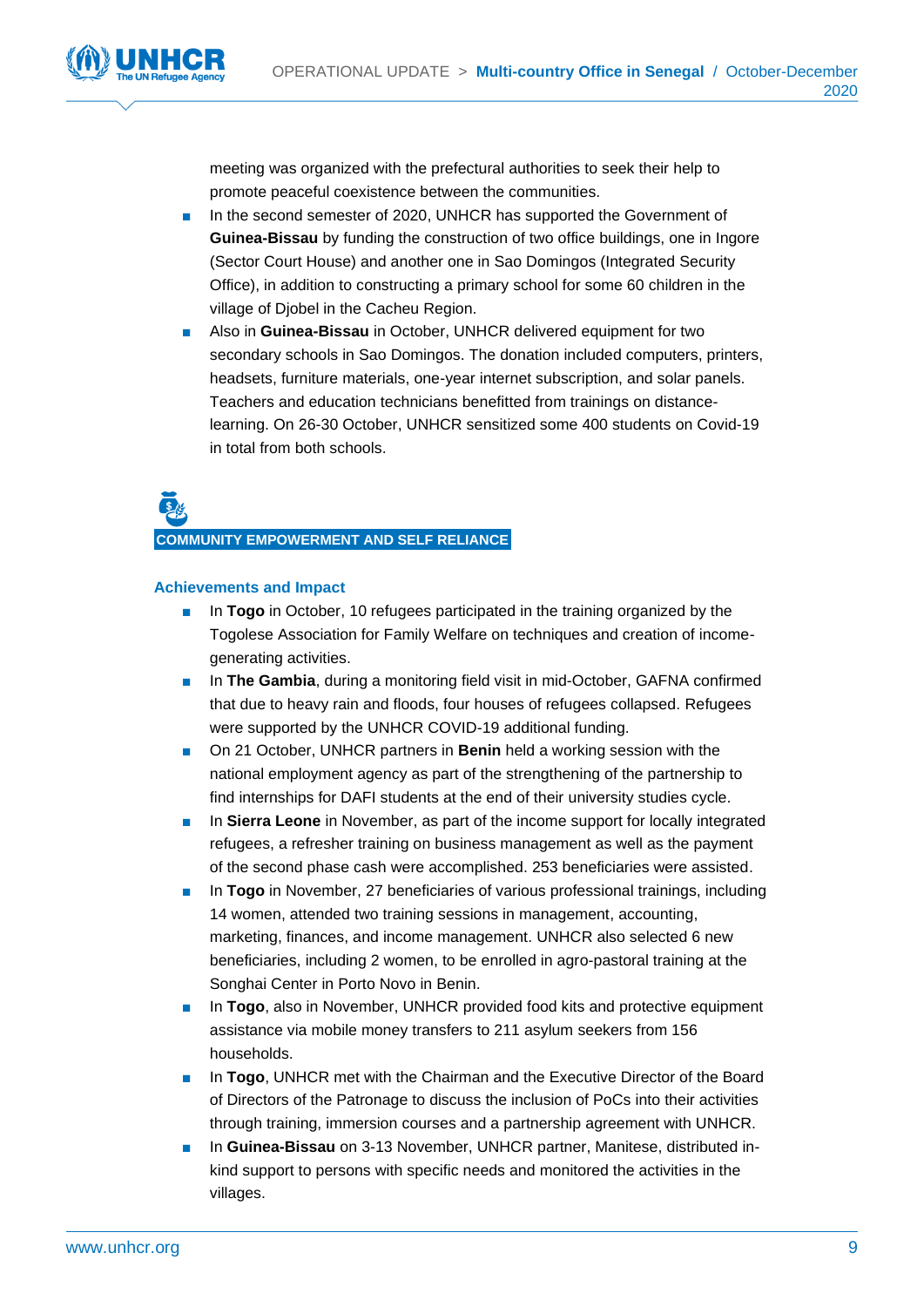

In November in **The Gambia**, GAFNA coordinated a training for 15 rural and urban refugee farmers on poultry management, processing and preservation. The training was facilitated by the Poultry Unit of the Department of Livestock Services. At the end of the training, farmers received some 700 chicks, and relevant equipment to start their poultry projects.

# **DURABLE SOLUTIONS**

- In **Togo** between 19-23 October, two voluntary return convoys were organized: 12 Ivorian refugees, including 2 women, as well as 4 Central Africans, including 2 women, were repatriated in safety and dignity.
- In **Senegal** in December, 220 files including from Podor (120) and Matam (100) were collected from refugees interested in naturalization by Decree.
- In **Togo**, between 10 and 19 December, UNHCR carried out a joint mission with CNAR / Directorate of Nationality in the north of the country (Plaine de Mô and Dankpen prefectures) to help refugees fill applications for the Togolese nationality under the right of soil. More than 160 eligible refugees were identified.

### Working in partnership

## Financial Information

UNHCR is grateful for the critical support provided by donors who have contributed to MCO Senegal operations as well as those who have contributed to UNHCR programmes with earmarked, broadly earmarked and unearmarked funds.

United States of America: USD 1,700,000 European Union: USD 202,231 UN Covid-19 MPTF: USD 183,967 UN Pogramme on HIV/AIDS : USD 15,000 Other private donors: USD 275

### External / Donor Relations

**CONTACTS Gosia Courtay**, Associate External Relations Officer, Senegal [courtay@unhcr.org](mailto:courtay@unhcr.org)